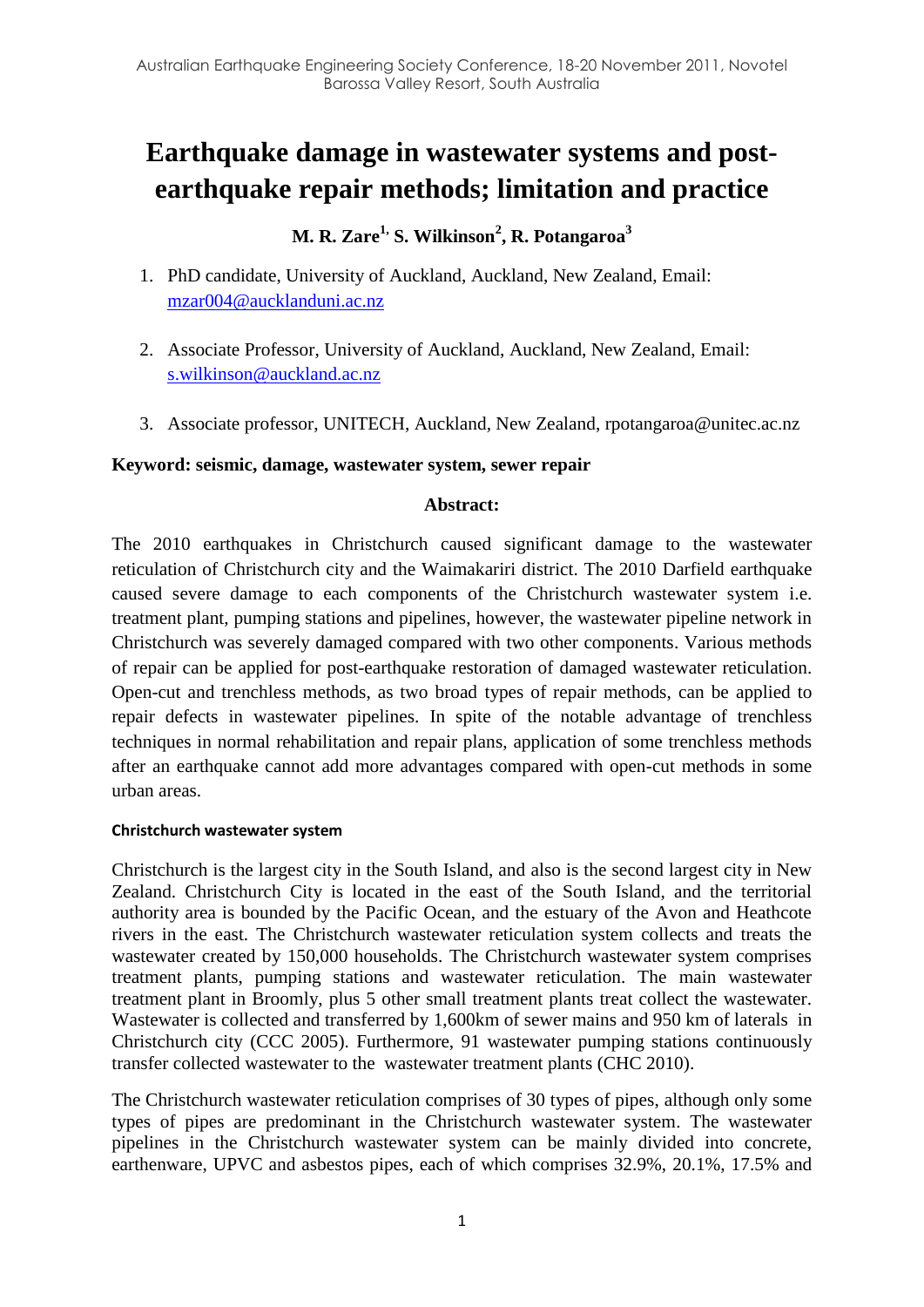9.6 % of the total length of sewers in Christchurch, respectively. Wastewater pipe diameters vary from 65mm to 2000mm in the Christchurch wastewater reticulation. The 150mm pipes are the predominant type of pipes in the Christchurch wastewater reticulation that comprise 56.2 % of the length of the wastewater reticulation.

## **The 2010 Darfield earthquake effects on the Christchurch wastewater system**

Christchurch city was affected by the magnitude 7.1 earthquake on 4 September, 2010. The epicentre of the earthquake was near Darfield town, 40 km west of Christchurch city. The 2010 Christchurch earthquake caused damage in each component of wastewater reticulations in Christchurch city and Waimakariri district including treatment plants, pumping stations and pipe networks. The wastewater system in Christchurch was severely affected compared with other infrastructures [\(Gordon 2010\)](#page-7-2). The Darfield earthquake effects on the Christchurch wastewater system can be divided into direct and indirect effects. Direct effects of the earthquake on the Christchurch wastewater system can be classified into failure of the sanitary network in some residential and business areas and also damage to sewers, manholes, pumping stations, treatment plants, roads, and pavements. On the other hand, public health issues, tap water pollution, stream pollution, underground water pollution, soil pollution and increasing treatment costs are indirect effects of the wastewater system failure. In this paper only direct damages from the Darfield earthquake on each component of the Christchurch wastewater system will be briefly discussed.

## **The Darfield earthquake damage to the Christchurch wastewater treatment plant**

The Christchurch WWTP (also called the Bromley WWTP) is located about 6.5 km east of the Christchurch CBD in Bromley and south of Bexley region. The oxidation ponds in the Christchurch WWTP are the tertiary, and the final, treatment process which prepare the treated effluent to be safely discharged into the estuary of the Avon River and Heathcote River. After passing through the clarifiers and ponds 1, 2A and 2B, the treated effluent is transferred into the Pond 3 via the underground concrete pipes (the left photo in Figure 1). Dyers Road along State Highway 74 passes through the oxidation pond area in the Bromley WWTP, and works as a stop bank. The bypass concrete pipeline is constructed between the effluent pumping stations, located after the clarifiers, and the Pond 4. The bypass pipeline directly transfers extra effluent to Pond 4 without passing through the previous ponds.



Figure 1: Christchurch wastewater treatment plant ponds location and damage (Google map)

Significant earthquake induced damage in the Bromley WWTP can be divided into damage to the ponds, connection pipelines and pipeline inside the pond area. The 2010 earthquake significantly affected the pipes installed within the pond area; especially the connecting pipes between Ponds 2 and 3, and also the bypass pipeline in Pond 1. The earthquake severely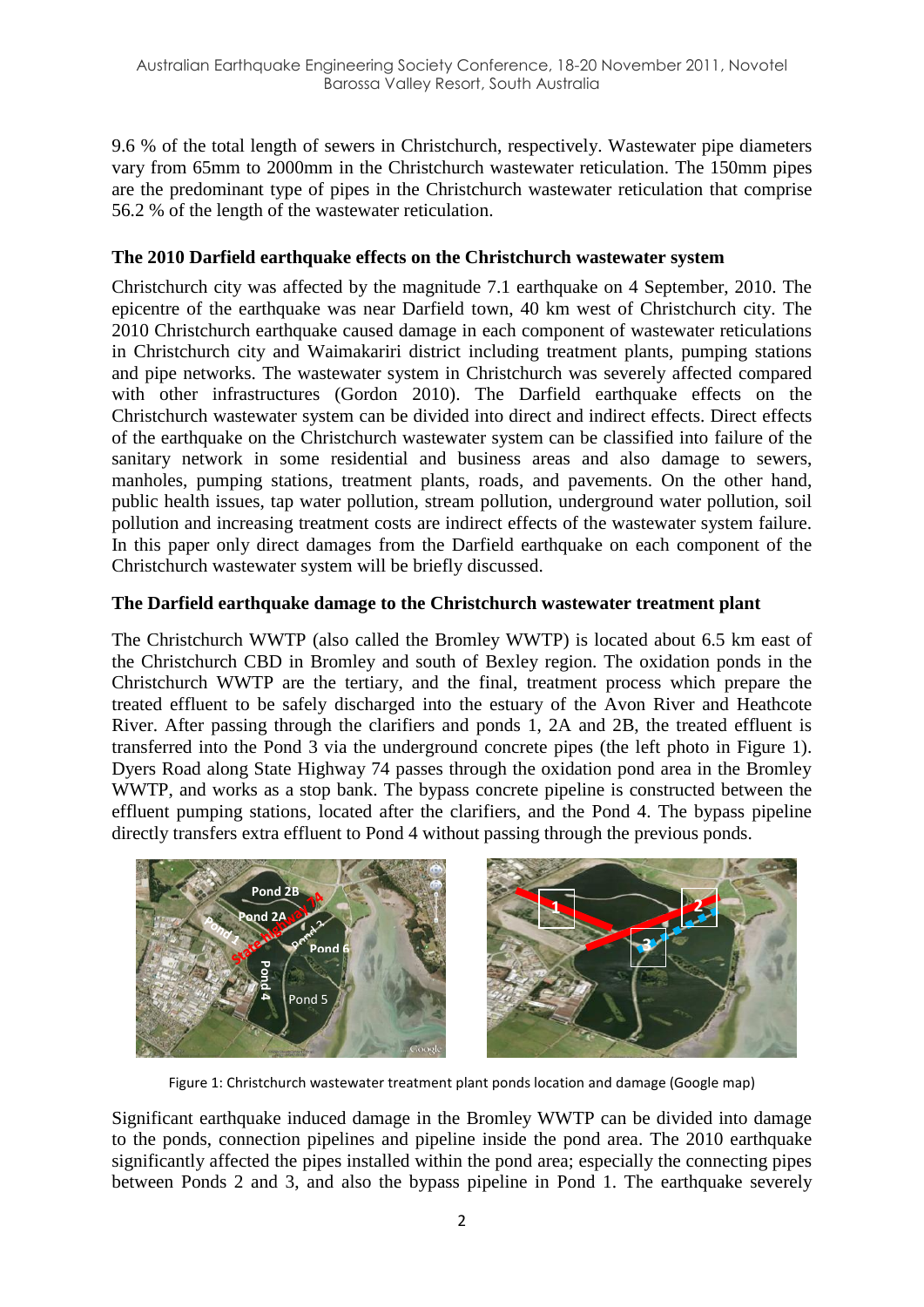damaged the under-road 900 mm concrete pipes which connect the treatment ponds on both sides of the State Highway between Pond 2 and Pond 3. Joint separations and pipe crushing in joints and body were the main types of damage in the pipes underneath of State highway 74. The pipes failure created some significant sink holes in the main road and forced Highway 74 to be closed for two weeks. Failure of the bypass pipeline is another significant pipe failure in the pond area. The joint separation and misalignment (horizontally and vertically) were the main types of failure in the concrete bypass pipes.

Further significant damage caused by the 2010 earthquake to the Christchurch WWTP was pond damage. After the earthquake, some stop banks slumped to the ponds or outside the ponds, and caused severe cracks in some particular regions including State Highway 74, stop bank between the ponds 3 and 6, stop bank shared by the ponds 4 and 5 and stop bank between the Pond 1 and 2. The earthquake induced damage between Ponds 3 and 6 and also damage in ponds 4 and 5 were serious because of the significant difference in water levels in both sides of the shared stop banks. The right photo in Figure 1 shows the main damaged regions (lines 1 and 2) and also installed sheet piles which were installed to protect the severely damaged stop bank (line 3). After the earthquake, in order to decrease risk of dike failure and also protect of the downstream ponds, first, the water level in the Ponds 3 and 4 was decreased, and then two series of sheet piles of 250 and 170 meter in length were installed in the shared dikes 3-6 and 4-5, respectively. Some minor cracks were also seen near the recently constructed pumping stations underneath Pond 6 and also stop banks of Pond 2. On top of the direct damage in the ponds, power outage after the 2010 Darfield earthquake affected the wastewater treatment plant. For instance, on the second day after the earthquake, the Christchurch WWTP came to service again [\(Gordon 2010\)](#page-7-2).

#### **The Darfield earthquake damage to the Christchurch wastewater pumping stations**

The Christchurch wastewater system comprises 123 wastewater pumping stations (WWPS) which house 239 pumps [\(Christchurch City Council 2010\)](#page-7-3). According to the Christchurch GIS database, 39 % of all the WWPSs in Christchurch had been built before 1976, and 15.4 % have been built after 2004. The WWPSs in Christchurch were affected in two ways by the 4 September 2010 earthquake, i.e. complete failures due to failure of underground structure and temporary failures because of power outage. Approximately 90 % of all WWPSs in Christchurch suffered temporary failures, and only few pumping stations failed completely. The power outage after the 2010 Darfield earthquake affected the rest of the WWPSs, except 10 % which had emergency power generators. At least two WWPSs were uplifted and failed near the Avon River in Christchurch. Inspection of the damaged WWPSs indicated that the severity of damage in the WWPSs, especially in underground structures, increased as the distance from their location to the riverside decreased. Soil liquefaction was the main cause of damage in WWPSs near the riversides.

#### **The Darfield earthquake effects on the Christchurch wastewater reticulation**

The 4 September, 2010 Darfield earthquake caused significant damage to the Christchurch wastewater pipelines. In the context of the sewer damage in the Christchurch wastewater reticulation, 1273 repair points were reported to the Christchurch city council by 20 October 2010 (about 7 weeks after the earthquake). The Darfield earthquake caused severe damage to almost every type of pipe including the main and connection pipes in terms of pipe material, pipe diameter, pipe depth and pipe age. The most damaged pipes in the Christchurch wastewater network in terms of the pipe material are the reinforced concrete with rubber ring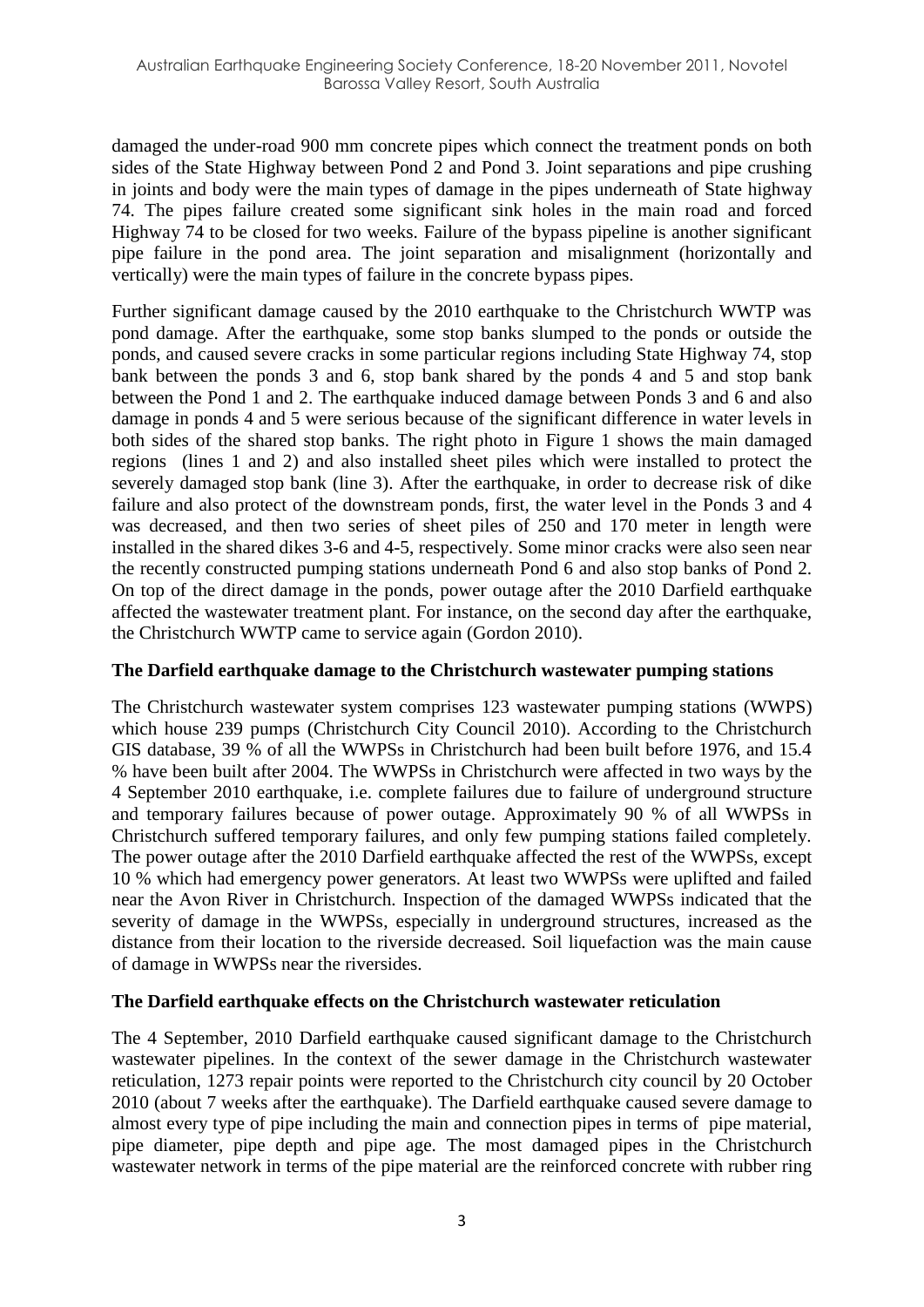joint (RCRR), the unplasticized poly vinyl chloride (UPVC), the earthen ware (EW), the concrete (CONC) and the asbestos (AC) pipes shown in the left graph on Figure 2. Damage rate is defined as number of defects in unit length of pipelines. The GIS data base of the damaged wastewater reticulation is used to calculate damage rate. Damage rate in each type of pipes is calculated by total length of each type of pipes in terms of material, diameters, pipe age and etc. divided by number of defects in that particular type of pipe. Damage rates in concrete and reinforced concrete pipes are significant and the damage rate is approximately about 0.9 per unit length of each type of pipe. High damage rate in concrete pipes shows the pipes were probably affected by corrosion in the Christchurch wastewater reticulation. If the damage rate in each pipe diameter is observed, the 150 and 225mm diameter pipes show the highest damage rate in the Christchurch wastewater reticulation with damage rates of 1.3 and 0.42, respectively.

GIS data base in Christchurch shows approximately 69% of the Christchurch wastewater reticulation has been developed since 1950, that 31% of the sewers in Christchurch had been installed before 1950. Furthermore, about 46 % of the sewers in Christchurch were installed more than 50 years ago. Comparison of the earthquake damage in sewers installed in different decades shows sewers built between 1960 and 1970 were reported to suffer the maximum amount of damage after the earthquake, however, the maximum damage rate belongs to sewers installed between 1940 and 1950. The right graph in Figure 2 indicates that the Christchurch sewers constructed between 1920-1930, 1950- 1970 and 1980-1990 suffered severe damages after the 2010 Darfield earthquake.



Figure 2: Distribution of damage in the Christchurch WW network

#### **Repair methods in restoration of damaged wastewater pipelines after the earthquake**

The restoration process of damaged wastewater pipelines after an earthquake can be divided into the following three stages: emergent investigation and countermeasures, temporary investigation and recovery, and formal investigation and restoration as the final stage [\(Tsan-](#page-7-4)[Hui 2001\)](#page-7-4). In this paper damage detection and common repair methods as two main steps of restoration plan are taken into consideration. Detecting earthquake induced damage is the initial and critical step for restoration of wastewater pipelines network. Detecting earthquake induced damage in wastewater reticulation comprises two main steps i.e. on ground inspection and underground inspection. Above ground inspection comprises all activities used to detect damages without application of any instrument. For instance, damage in wastewater pipelines can be detected indirectly by visual inspection such as damage on road pavement on top of wastewater pipelines, uplift or settlement of manholes or alongside of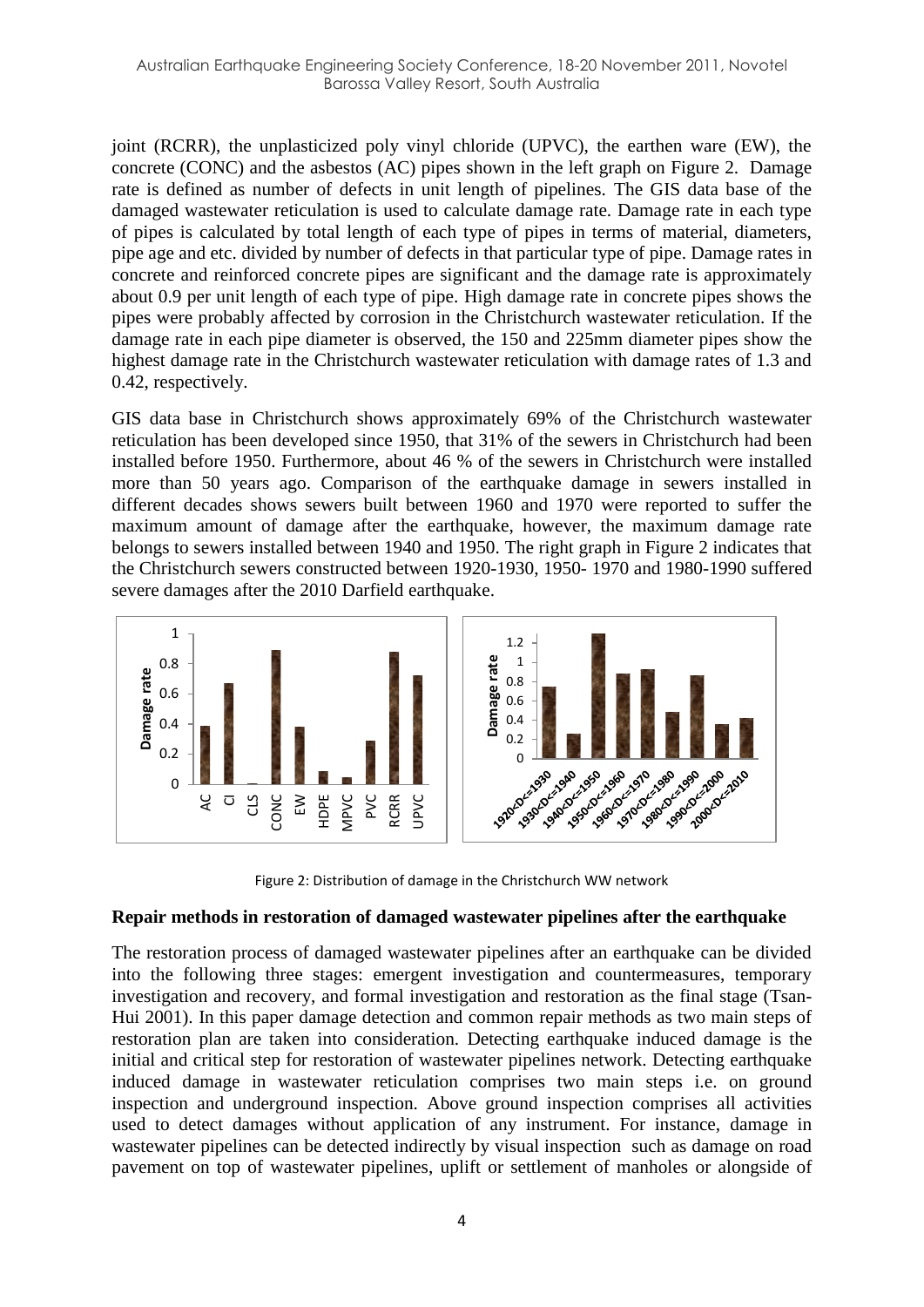buried pipelines, water invasion, wastewater collecting in manhole and overflowing wastewater from manholes.

Visual inspection in wastewater pipelines can only be used to directly detect a very small portion of earthquake induced damage. As a result, underground inspection inside wastewater pipelines is essential to detect all earthquake induced damage and also type of defects in pipes. There are various types of sewer inspection method to overcome the deficiency of different methods, although close circuit camera (CCTV) is broadly applied to detect damage in buried pipelines. CCTV inspection is based on accessibility, as a result when a camera cannot pass through the pipes or part of pipeline, it will not able to be used. For instance, in heavily damaged pipelines or blocked pipes, where the wheeled platform cannot be moved, this method cannot be applied. On the other hand, accuracy of the CCTV inspection method is based on the systems inherent restriction and offline defect recognition. For instance, lighting system, accuracy of the CCTV camera and acquired images, in some situations such as under the effluent, are inherent system restrictions. Human error in the defect analysing process is another problem in the CCTV inspection method. CCTV inspection methods are usually slow and expensive methods, especially when the system is used for inspection of pipelines with many defects because in each defect the operator must stop, assess and record the condition [\(Duran, Althoefer et al. 2002\)](#page-7-5). Regardless of some deficiency of the CCTV inspection method, this method was the major type of underground inspection in sewers after the 2010 Darfield earthquake.

Wastewater pipelines restoration methods can be divided into two main methods i.e. open-cut and trenchless methods. In open-cut methods, after excavation of a trench, the damaged pipe will be exposed and then the repair, replacement or rehabilitation process will be performed. The excavated soil will be replaced with the designed backfill material accompanied by appropriate compaction, after repair completion. It should be noted that cost of backfilling, compacting, reinstatement of the ground and pavement in some cases can be 70 % of the project costs.

Open-cut methods have been applied all around the world for installing new pipes and also repairing and rehabilitating damaged pipes. Soil excavation is the initial and main operation in open-cut methods, and depending on underground conditions, different excavation methods can be applied. Trench excavations in open-cut methods can be categorised as excavation below and above the groundwater level.

Excavation nearby other buried infrastructures is one of the main problems in open-cut methods, other than the technical difficulty of excavation, especially in regions with high ground water level and in densely populated urban areas. Before excavation, especially in urban areas, the nearby buried infrastructure and pipe characteristics should be derived from available utilities map. In cases where there is no available map, or available maps are not accurate enough for the excavation operation, detection equipment should be used to detect any buried infrastructures such as water and gas pipe, power cables, communication cables, etc.

Applying open-cut methods in regions with a high level of groundwater and loose soil is much more difficult and expensive than open-cut methods in dry and stable soil. Many cities in New Zealand are located in the vicinity of sea or river basins. As a result, trench excavation is done in usually soft soil with very high groundwater levels in these regions. Accordingly, open-cut methods used for excavation below the groundwater level are quite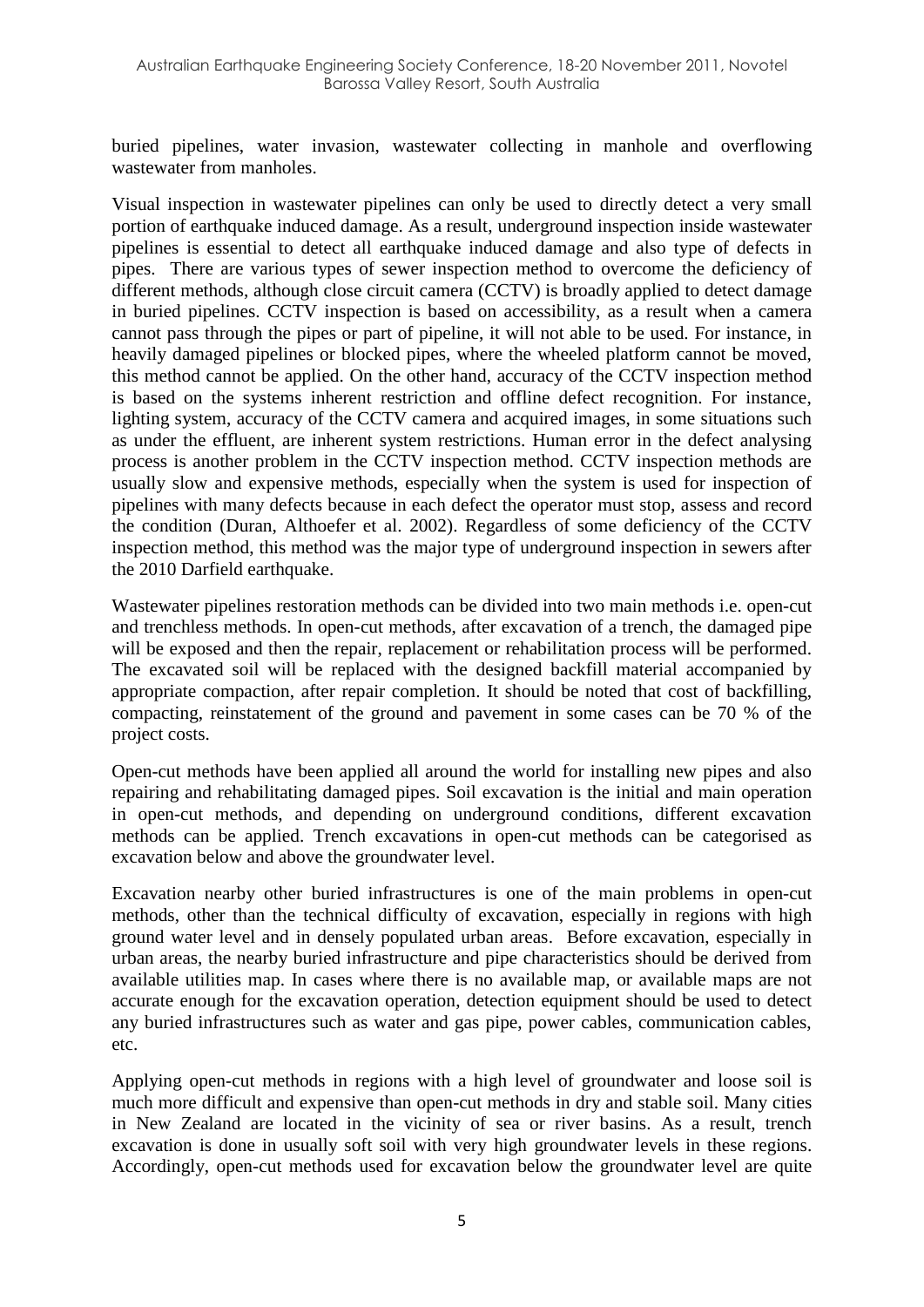popular in New Zealand. Two common methods are usually used for under groundwater excavation in New Zealand. In the first method sheet piles are used to confine and stabilize repair sites, in the second method adjustable steel boxes are used to stabilize repair sites. The significant and most costly parts of excavation in earthquake affected areas with loose sand and a high groundwater level are drainage and stabilization of the excavated trench. Drainage rods are mainly used for dewatering of trenches located in regions with low ground water level in New Zealand.

The second category of wastewater pipelines repair and rehabilitation methods are based on trenchless techniques. Unlike conventional open-cut methods, trenchless based rehabilitation and repair methods do not need excavation of the surrounding soil for rehabilitation and repair of damaged buried pipes. However, some trenchless methods require access pits that should be excavated in particular places for installation of the required machineries. Application of conventional open-cut methods in urban areas, especially in populated areas, can cause significant effects on nearby residential and business regions. For instance, increasing route and time is a common issue in the rehabilitation or repair process of buried pipes in urban areas.

The number of heavy vehicles and machineries used in open-cut methods is larger than in trenchless methods, and application of heavy vehicles and machineries produces significant noise and dust pollution in excavation areas. Excavation in open-cut methods is generally complicated and time consuming because of the high density of other buried facilities on top or in vicinity of wastewater pipelines, including power, telephone, data lines and private television cables as well as water and gas pipelines. Excavation in regions with several underground facilities is not only expensive and time consuming but can also damage or interrupt other facility operations. In terms of safety, the working environment is much safer than in open-cut methods because significantly less excavation and open areas are required in trenchless methods. Removing spoil and damage to the pavement are other disadvantages of open-cut methods, in addition to high costs. For instance, in some open-cut projects, backfilling, compaction and reinstatement of the ground and the pavement makes 70% of the project costs, and life expectancy of the pavement after excavation decreases by up to 60% [\(Najafi 2005\)](#page-7-6). Finally, in terms of aesthetics, trenchless technology is preferable to open-cut methods, particularly in tourist attraction areas.

#### **Advantage and disadvantages of trenchless techniques in sewer rehabilitation after an earthquake**

Application of each trenchless method not only has its own restrictions in terms of technical feasibilities but it can also be affected by seismic induced conditions which restrict application of some trenchless methods. Earthquakes can damage almost each type of wastewater pipeline in different ways. Different types of earthquake induced damage can directly affect selection of trenchless methods used in wastewater pipe repair and pipe rehabilitation. Earthquake induced defects in wastewater pipelines can be divided into direct and indirect damage. Direct damage in wastewater pipelines is defined as earthquake damage in body or joints of pipes in main or connection lines and indirect damage can be defined as damage to other components of the wastewater system, which indirectly affects the wastewater pipe function. For instance, seismic damage to connection points of wastewater pipelines to pumping stations, manholes and treatment plant cause different types of seismic damage. Indirect damage in wastewater pipelines cause restriction to use of trenchless methods after an earthquake.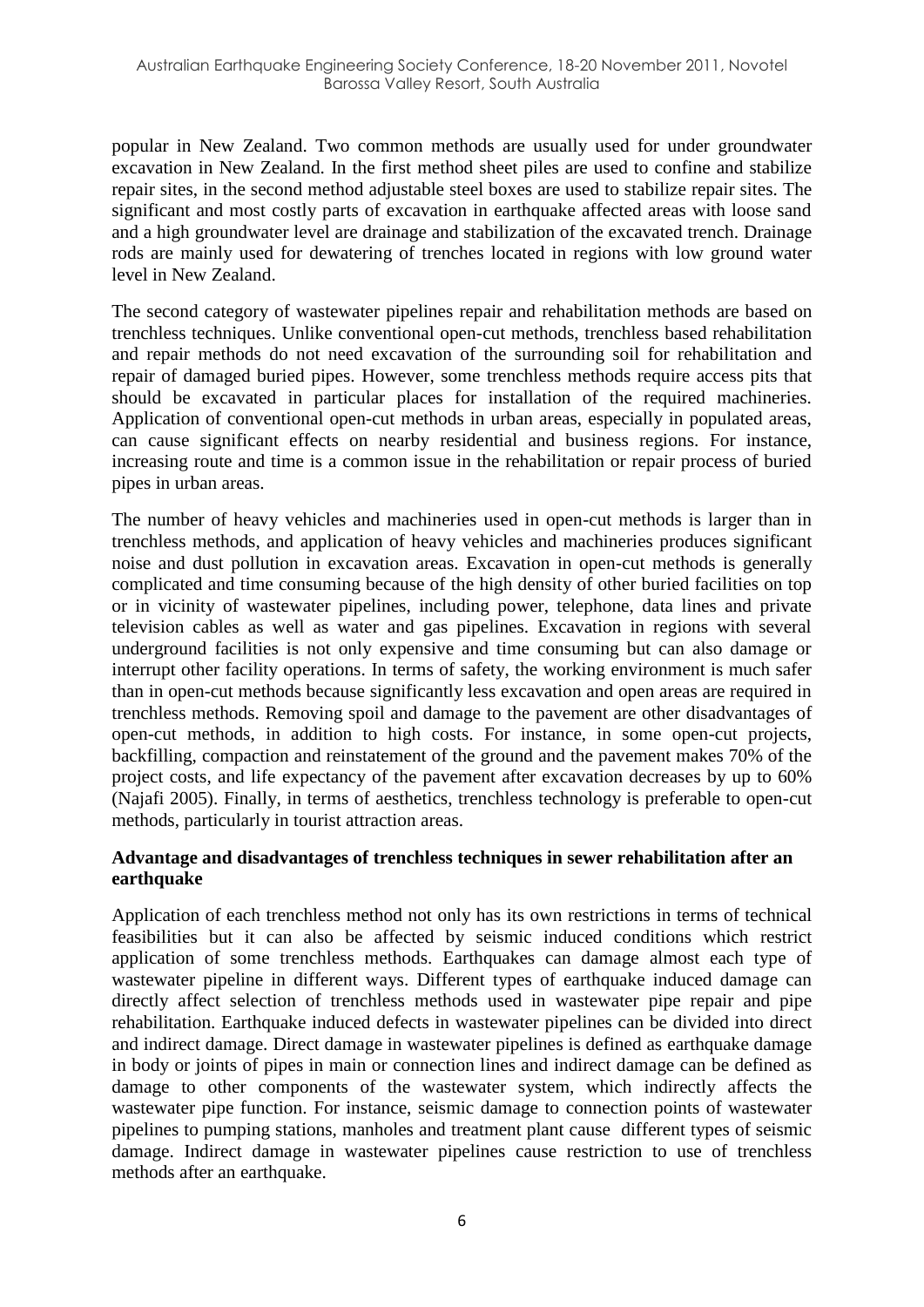Less excavation and minimum damage to the pavement and adjacent facilities are significant advantages of trenchless methods compared with conventional open-cut methods. In case of a strong earthquake, street and road pavements can be ruptured and severely damaged. As a result, when pavements are damaged by an earthquake, application of trenchless methods does not make a significant advantage compared with open-cut methods, in terms of reduced damage to pavement. Less disturbance of the traffic flow and less pollution are advantages of trenchless methods in normal condition, which, again, in regions severely affected by an earthquake, cannot be considered as advantages of trenchless methods.

The repair time in open-cut methods is usually less than in trenchless methods, especially for pipes buried in low depths. Consequently, after an earthquake, open-cut methods are more attractive compared with trenchless methods in term of repair time. Furthermore, there are some restrictions in the application of trenchless methods when the available equipment and machineries cannot satisfy the required needs. Trenchless equipment is usually expensive, and designed for specific application in a particular trenchless method. Furthermore, trenchless equipment for a particular method cannot be used for other trenchless methods, in contrast with popular construction machineries which can be used in all common open-cut methods.

This research notices that earthquake induced damage in buried pipes can be divided in two groups, i.e. damage only in the pipe body or joint without causing any change in pipe alignment and elevation, and damage causing change in the pipe alignment and elevation. In the first group, buried pipes are affected by earthquake forces such as compression, tension and torsion, but the pipe alignment and the pipe elevation in the affected points did not change. In the second group of earthquake induced damage, earthquake forces disturb the pipe alignment and the pipe elevation beside some damage in body of pipes. Both open-cut and trenchless techniques can be applied to repair the first type of damage, but, open-cut method can be the only applicable method in the second type of damage, especially when elevations in both sides severely change after an earthquake. Open-cut methods can also be the best method of repair in indirect damages caused by an earthquake such as damage occurred in connection of manholes or pumping stations to main pipelines or connections.

#### **Conclusion:**

Each component of a wastewater reticulation system can be severely damaged in earthquake prone zones. Earthquakes can directly and indirectly damage each component of wastewater reticulation and also affect communities unfavourably. In spite of the fact that buildings and mechanical equipment of wastewater treatment plants can tolerate seismic forces, other components of the treatment plant can suffer damage severely and affect the function of an undamaged treatment plant. Furthermore, failure of other infrastructure facilities, especially the power network, can adversely affect the function of a WWTP or WWPS. WWPSs not only can be severely affected by power outage but they can also completely fail, especially when located in loose sand soil with high groundwater table (such as riversides).

Wastewater pipelines can be severely affected by seismic forces according to type and location of wastewater pipelines. Concrete based pipes installed in the Christchurch wastewater reticulation were severely damaged after an earthquake mostly because of liquefaction (permanent ground displacement) and also wave propagation effects. This fact